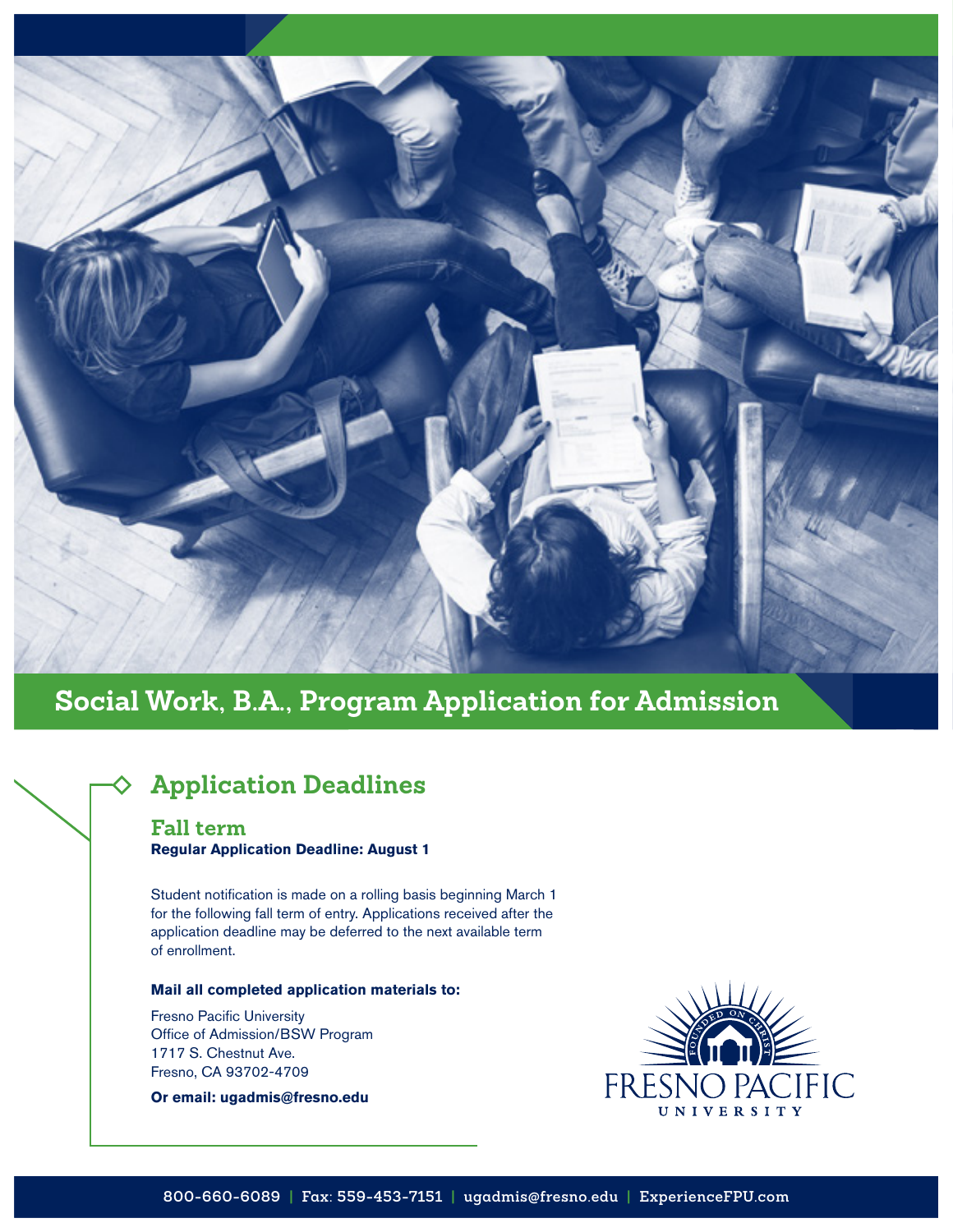# **Applying for Social Work Program Admission**

Applying for admission to the social work degree program is a two-step process. Students must apply and be admitted to the university prior to applying and being admitted to the social work program. Applications for the social work program are done during the students second year at FPU (45 units must have been completed). Transfers will be considered on a space-available basis if pre-requisites have been met.

### **STUDENTS APPLYING FOR ADMISSION SHOULD DEMONSTRATE:**

- Academic Success (Minimum cumulative GPA of 2.5/4.0 scale is required)
- Successful completion of prior lower-level social work courses
- A passion and calling for social work as a career
- Demonstrated knowledge of the social work profession
- Personal and professional aptitude
- Ability to meet all program and internship requirements

### **APPLICATION STEPS**

Please submit the following with your application to be considered for the social work program:

- **Completed and signed Social Work Program Application**
- $\Box$  Personal Statement as indicated on the application
- Resume covering your employment, social work/volunteer jobs and experiences as indicated on the application.
- One letter of recommendation highlighting your character, academic history and career goals. This can be requested from a prior teacher, guidance counselor, administrator or supervisor. Please make sure to explain to your recommender the purpose of the letter and what should be covered and included in the recommendation.

#### **SELECTION AND NOTIFICATION**

Completed applications will be reviewed along with any applicable previous academic coursework. A faculty interview will be scheduled with eligible candidates. Decisions will be sent out within three weeks of the completion of the process.

### **RE-ADMISSION**

Students who have previously started the program and have had to take more than one semester off may elect to submit an application for re-admission to FPU. If a leave of absence was filed and has not expired, a student may enter back into the program. If the leave of absence has expired, the student must reapply to the university and also to the social work program to re-attain admission.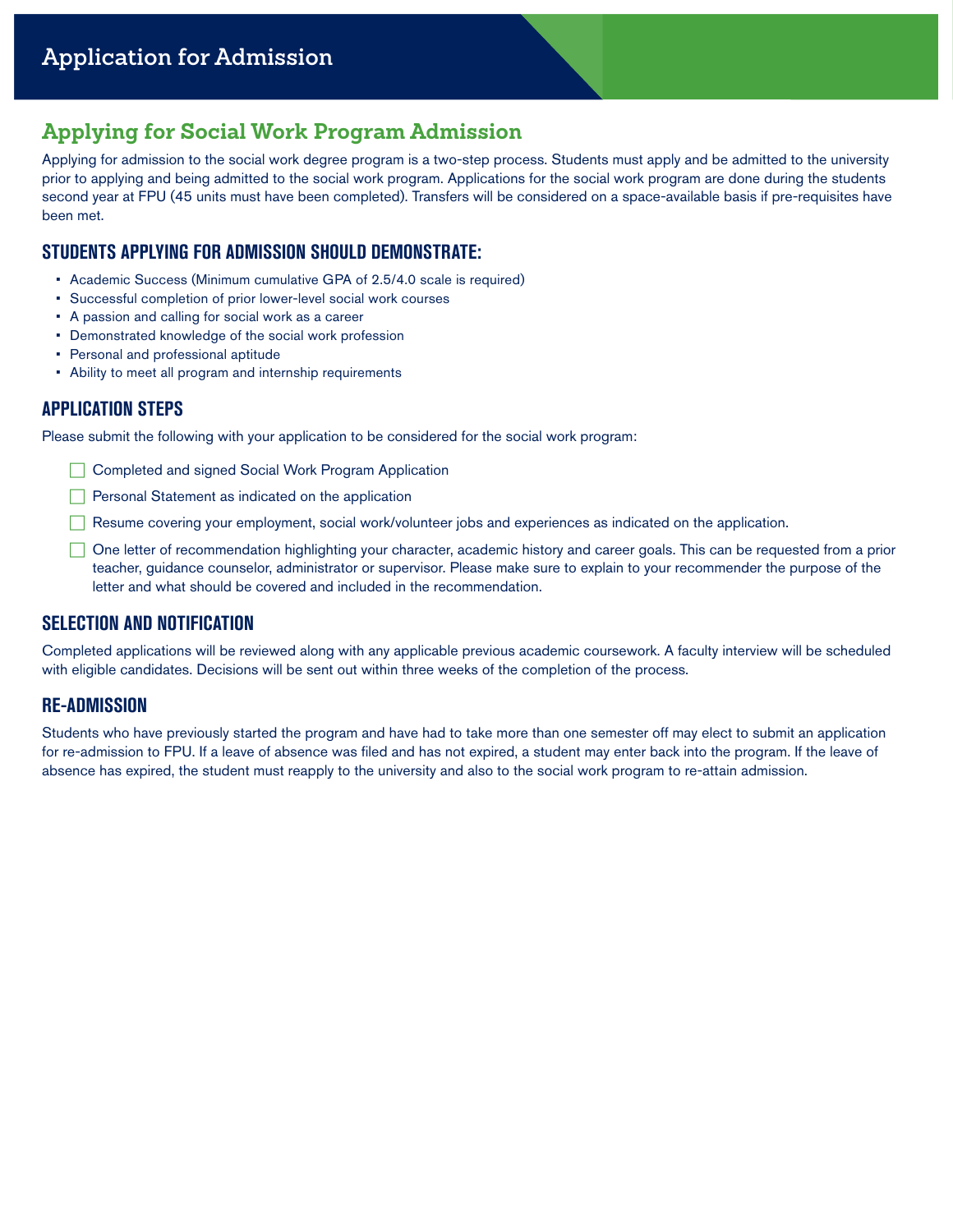

# **Personal Information**

| Legal name FIRST                                                | Student ID________________ |                                                                                                                |  |  |
|-----------------------------------------------------------------|----------------------------|----------------------------------------------------------------------------------------------------------------|--|--|
| MIDDLE LAST                                                     |                            |                                                                                                                |  |  |
|                                                                 |                            | ZIP Providence and the set of the set of the set of the set of the set of the set of the set of the set of the |  |  |
|                                                                 |                            |                                                                                                                |  |  |
|                                                                 |                            |                                                                                                                |  |  |
| $\Box$ I consent to receive electronic communications from FPU. |                            |                                                                                                                |  |  |
| Freshman<br>Current standing in college:                        |                            | Sophmore $\Box$ Junior<br>Senior                                                                               |  |  |
| Check one: <b>FPU</b> student Transfer student                  |                            |                                                                                                                |  |  |
| <b>Academic Information</b><br><b>HIGH SCHOOL EDUCATION</b>     |                            |                                                                                                                |  |  |
|                                                                 |                            |                                                                                                                |  |  |
|                                                                 |                            | ZIP <b>Service</b><br>State                                                                                    |  |  |

| Date of high school graduation |               | or Date of GED | State GED issued by  |
|--------------------------------|---------------|----------------|----------------------|
| Type of school (check one):    | $\Box$ Public | <b>Private</b> | Parochial Homeschool |

#### **COLLEGE/UNIVERSITY EXPERIENCE**

Please list all universities, colleges and/or community colleges you have attended, beginning with the most recent. If none, write none. (Attach additional pages if necessary).

| <b>Institution</b> | <b>Location (City/State)</b> | <b>Dates attended</b>                                                                                                                                                                                                                                                                                                                                                                       |         | Degree earned                                                                 |
|--------------------|------------------------------|---------------------------------------------------------------------------------------------------------------------------------------------------------------------------------------------------------------------------------------------------------------------------------------------------------------------------------------------------------------------------------------------|---------|-------------------------------------------------------------------------------|
|                    |                              | Mo./Yr.                                                                                                                                                                                                                                                                                                                                                                                     | Mo./Yr. |                                                                               |
|                    |                              | From $\frac{1}{\sqrt{1-\frac{1}{2}}}\sqrt{1-\frac{1}{2}-\frac{1}{2}-\frac{1}{2}-\frac{1}{2}-\frac{1}{2}-\frac{1}{2}-\frac{1}{2}-\frac{1}{2}-\frac{1}{2}-\frac{1}{2}-\frac{1}{2}-\frac{1}{2}-\frac{1}{2}-\frac{1}{2}-\frac{1}{2}-\frac{1}{2}-\frac{1}{2}-\frac{1}{2}-\frac{1}{2}-\frac{1}{2}-\frac{1}{2}-\frac{1}{2}-\frac{1}{2}-\frac{1}{2}-\frac{1}{2}-\frac{1}{2}-\frac{1}{2}-\frac{1}{2$ |         |                                                                               |
|                    |                              | From $\qquad \qquad$ To $\qquad \qquad$ To $\qquad \qquad$                                                                                                                                                                                                                                                                                                                                  |         |                                                                               |
|                    |                              |                                                                                                                                                                                                                                                                                                                                                                                             |         | $\begin{array}{cccc} \text{From} & \text{To} & \text{} & \text{} \end{array}$ |

 $\Box$  AA-T/AS-T degree will be earned before I enroll in the institution.

Cumulative GPA Total college units completed

### **Personal Statement**

Please submit a two to three page, double spaced, typed response to the following topics/questions:

- Explain the development of your interest in becoming a professional social worker and what influenced your decision to choose social work as a profession.
- What are your career goals and areas of interest in social work (i.e. child welfare, community organizations, schools, hospitals, etc.)?
- Discuss your personal strengths that will assist you in this program and in the development of your professional knowledge and skills.
- What areas would you like to further develop as part of your participation in the social work program?
- What life experiences may contribute to or impede your progress in this program?
- Discuss how personal faith beliefs and values have influenced and/or may contribute in your development as a social work professional.

## **Employment, Social Work and Volunteer History**

Submit a typed resume covering your employment, social work and volunteer jobs and experiences.